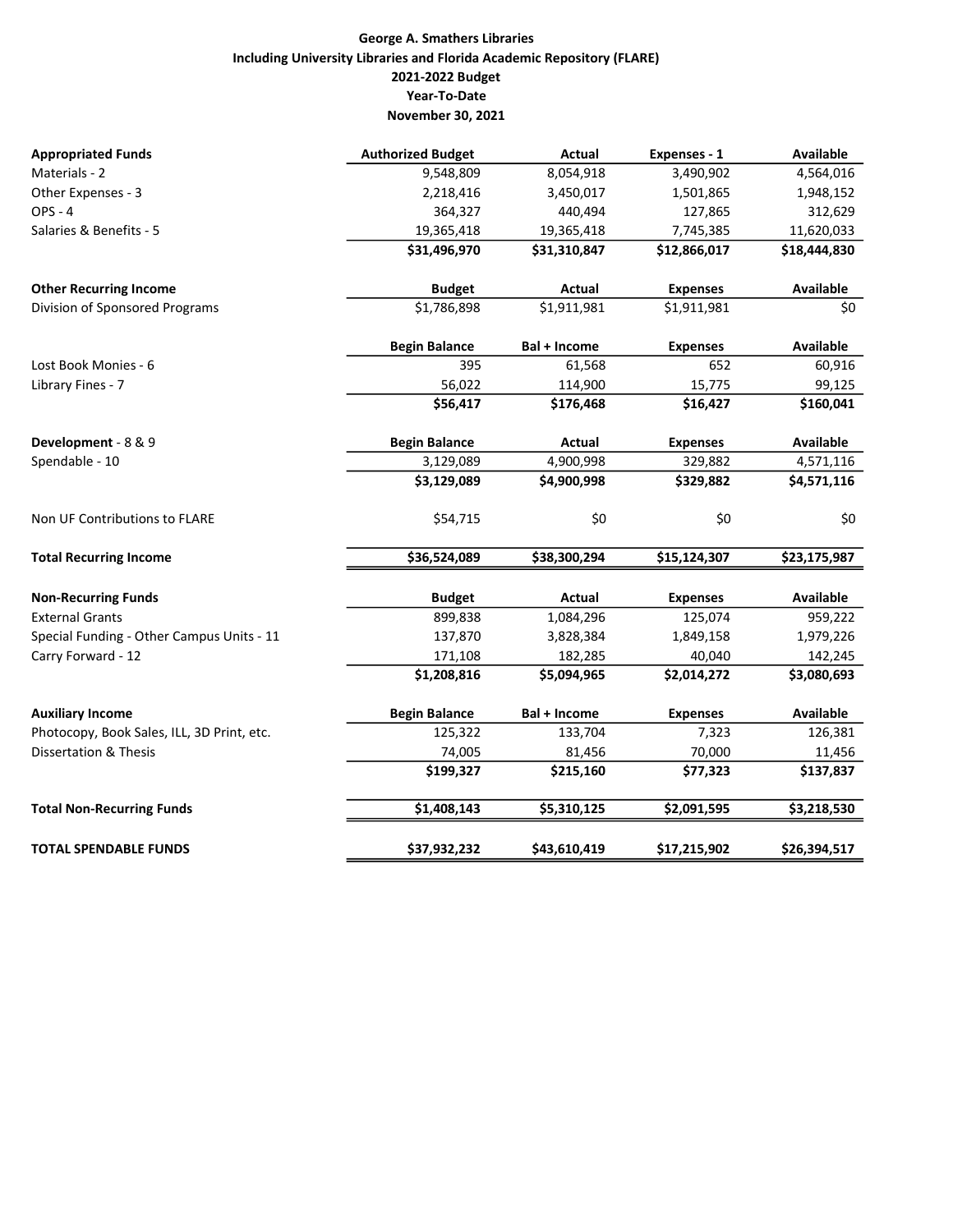## George A. Smathers Libraries Including University Libraries and Florida Academic Repository (FLARE) 2021-2022 Budget Year-To-Date November 30, 2021

#### Notes: FY 21-22 Budget Year-To-Date 11/30/21

1 - Includes expenses as well as encumbered funds

2 - Authorized Budget includes a \$250,000 decrease compared to FY 20-21 due to 2% UF Budget Cut. Actual Budget includes \$36,338 transferred to FLARE for FY 20-21 end of year material expenditures; \$1,271,430 transferred to Other Expenses for FY 20-21 end of year material expenditures; \$58,326 transferred to Lost Book Monies for FY 20-21 end of year material expenditures; \$56,995 transferred to Library Fines for FY 20-21 end of year material expenditures; \$70,802 transferred to Special Funding - Other Campus Units for FY 20-21 end of year material expenditures

3 - Authorized Budget includes a \$59,869 increase compared to FY 20-21 due to reallocation and the 2% UF Budget Cut. Actual Budget includes \$1,307,768 transferred from Materials for FY 20-21 end of year material expenditures; \$10,167 transferred to OPS for LTS non-recurring funding; and \$66,000 transferred to OPS for Security Assistants

4 - Authorized Budget includes a \$2,732 decrease compared to FY 20-21 due to reallocation. Actual Budget includes \$10,167 transferred from Other Expenses for LTS non-recurring funding; and \$66,000 transferred from Other Expenses for Security Assistants

5 - Authorized Budget includes a \$172,114 decrease compared to FY 20-21 due to 2% UF Budget Cut, reallocation, and fully budgeting for FLARE time limited positions changed to not time limited

6 - Balance & Income amount includes \$58,326 transferred from Materials for FY 20-21 end of year material expenditures

7 - Balance & Income amount includes \$56,995 transferred from Materials for FY 20-21 end of year material expenditures

8 - Endowment value as of 9/30/21 is \$24,602,865, investment earnings only reported by Foundation on a quarterly basis

9 - Cash Only, New Gift Income YTD totals \$221,462

10 - Actual includes \$385,877 in earning on endowments YTD

11 - Authorized Budget and Actual Budget includes \$137,870 in unexpended prior year funds. Actual Budget includes \$760 in unspent FY 20-21 Tech Fee funds reverted; \$9,469 in unspent FY 20-21 Student Gov funds reverted; \$70,802 transferred from Materials for FY 20-21 end of year material expenditures; \$13,000 from Student Gov for 24/7 Fall final week FY 21-22; \$65,500 for Dual Career Services; \$1,839,000 for additional Materials support from Provost; \$12,000 from IFAS for year 4 of 5 Marston Endnote Project; \$5,000 from Honors Program for instruction; and \$75,850 for Faculty Enhancement Opportunity Award; \$5,409 transferred to UF Research department for M. Leonard; and \$1,625,000 for LW shelving repair project